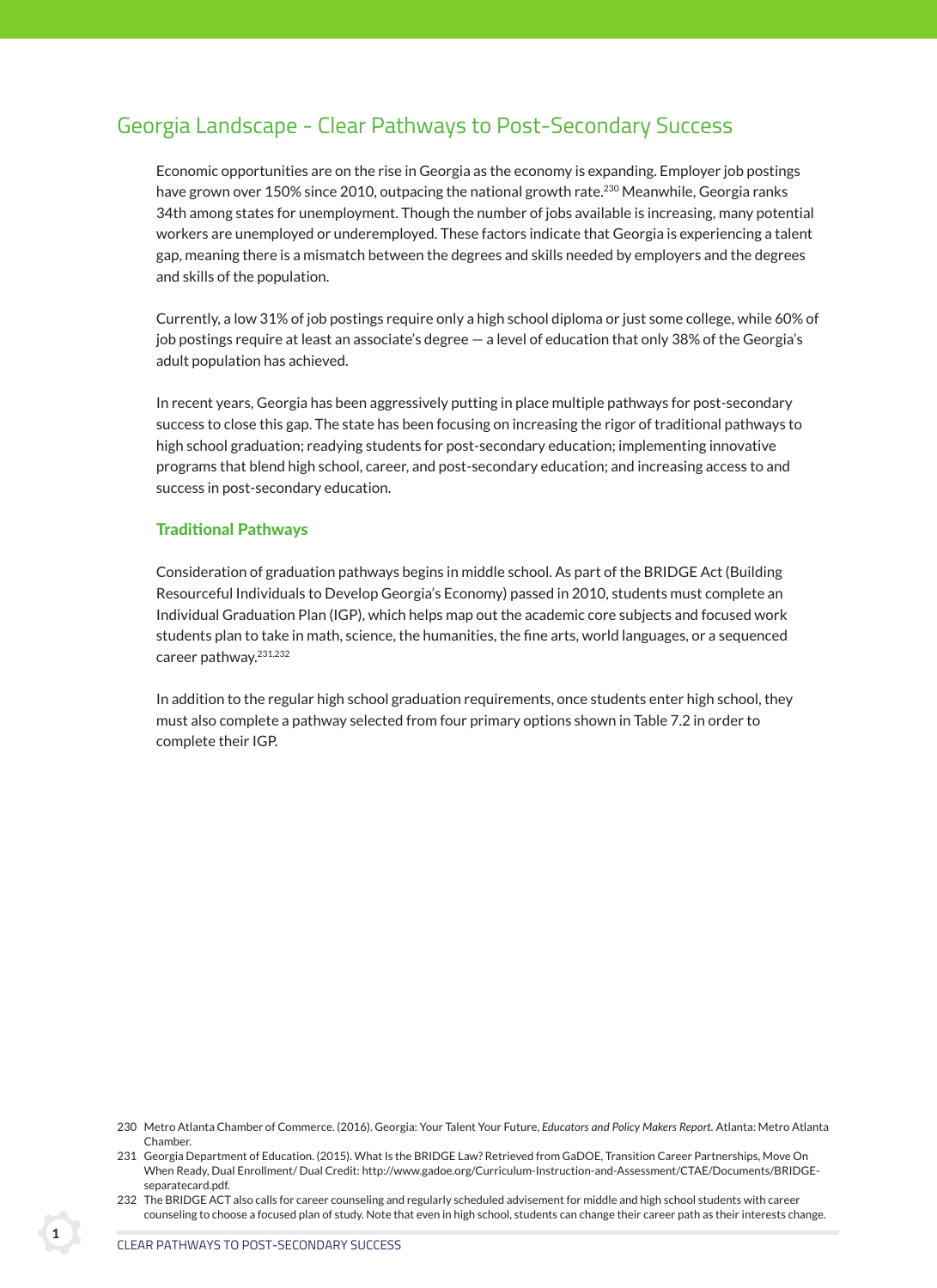| <b>PATHWAY</b>                                   | <b>DESCRIPTION</b>                                                           | <b>COMPLETION REQUIREMENTS</b>                                                                                                                                                             |
|--------------------------------------------------|------------------------------------------------------------------------------|--------------------------------------------------------------------------------------------------------------------------------------------------------------------------------------------|
| Advanced academics                               | Allows a focus on English/language<br>arts, math, science, or social studies | 1. 4 credits in selected subject <sup>234</sup><br>2. 1 Advanced Placement (AP) or<br>International Baccalaureate (IB)<br>course in selected subject<br>3. 2 credits in one world language |
| Fine arts                                        | Allows a focus on dance, journalism,<br>music, theater arts, or visual arts  | 3 courses successfully completed in<br>one of the five areas                                                                                                                               |
| World language                                   | Allows a focus in French, Spanish,<br>German, Latin, Chinese, or Japanese    | 3 successive courses in selected<br>language; third course may or may not<br>be an AP or IB course                                                                                         |
| Career, technical, and<br>agricultural education | One of 17 career pathway options                                             | Requirements specific to the pathway<br>are completed                                                                                                                                      |

## TABLE 7.2 GEORGIA HIGH SCHOOL GRADUATION PATHWAYS<sup>233</sup>

 Georgia's most robust set of pathways is career, technical, and agricultural education (CTAE). CTAE offers students more than 130 pathways to graduation within 17 career clusters. Each cluster includes multiple career pathways. For example, the STEM career cluster includes separate pathways for electronics; engineering and technology; and engineering drafting and design. The clusters are based on the National Career Cluster program used across the United States. Five of the programs saw enrollments of more than 32,000 students in the 2014–2015 school year: business management and administration, finance, information technology, government and public administration, and health science.<sup>235</sup> Two of those clusters  $-$  health science and information technology  $-$  are directly focused on areas experiencing a workforce shortage, thereby linking post-secondary preparation with industry needs. See Figure 7.4 for pathway enrollments.

233 http://www.gadoe.org/Curriculum-Instruction-and-Assessment/CTAE/Pages/pathways.aspx.

234 For the social studies pathway, students need three credits in social studies.

[235 Georgia CTAE. (2015). CTAE Georgia's Pathways to Future Workforce: CTAE Annual Report 2015. Atlanta: Georgia Department of Education.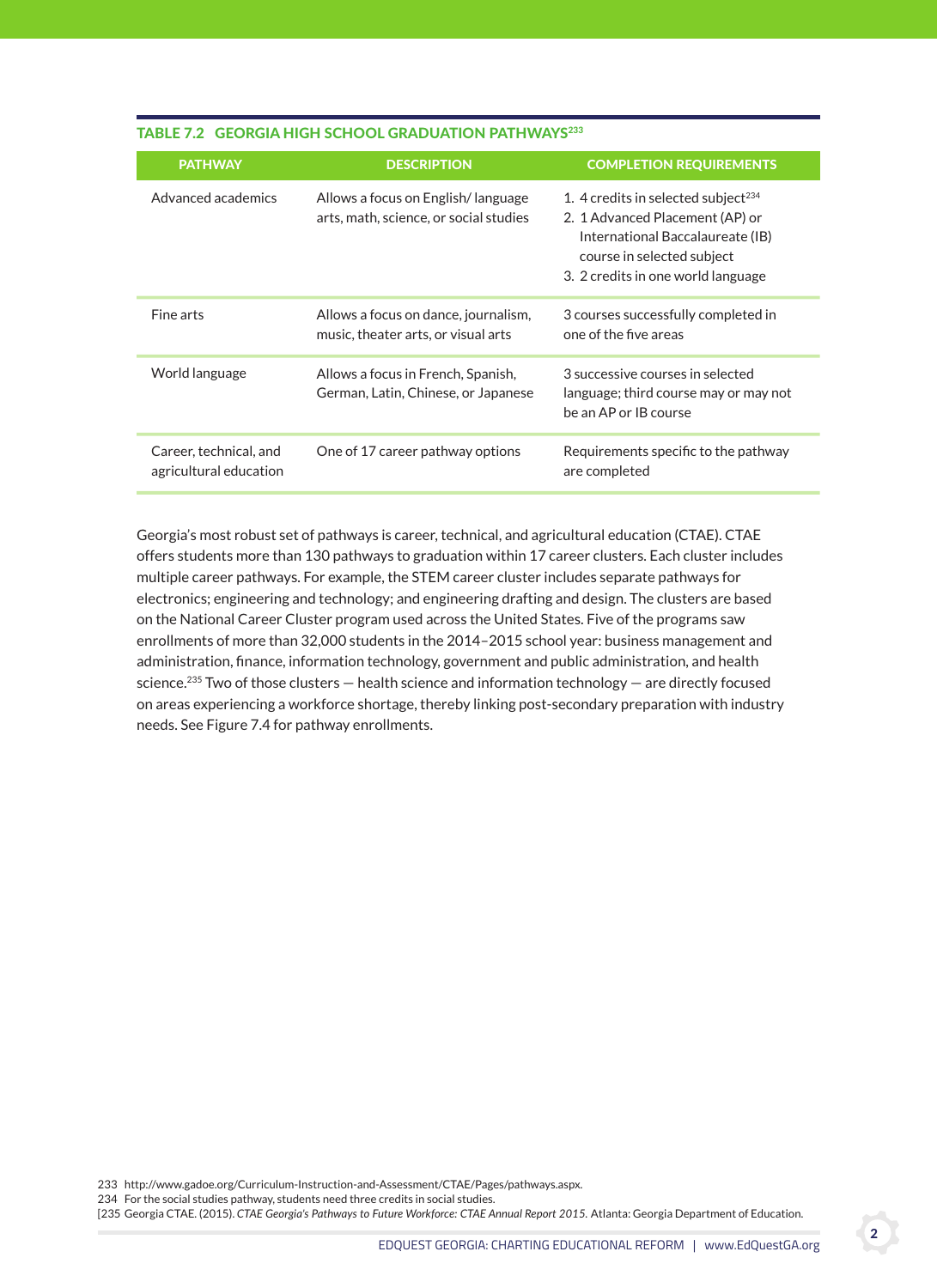

## FIGURE 7.4 CTAE PROGRAM PATHWAYS AND ENROLLMENTS<sup>236</sup>

cTae HigH scHool PrograM enrollMenT: 2014-2015 Total HS Enrollment 513,003

#### cTae Middle scHool PrograM enrollMenT: 2014-2015

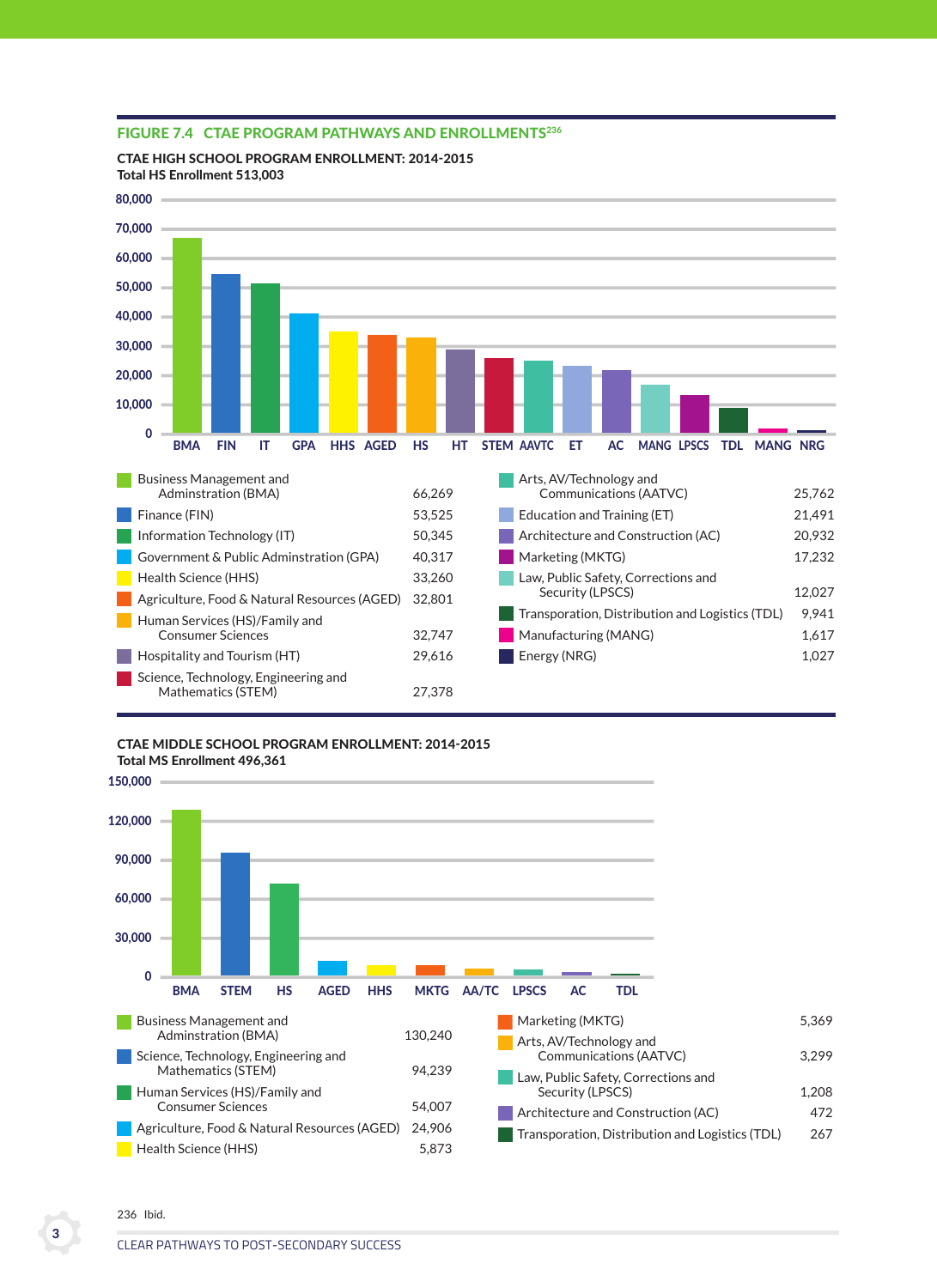The results of the CTAE pathways have been impressive.<sup>237</sup>

- 96% graduation rate for CTAE career pathway completers in 2017
- First state to adopt a career pathway requirement for all high school students
- One of the first two states to offer an International Skills Diploma Seal

## innovative Pathways

 Georgia CTAE has also led the way in innovative pathways to increase post-secondary credentials by partnering with other state agencies, businesses, community leaders, and other statewide initiatives.

 The Georgia Competitiveness Initiative brought state government and the business community together to develop a long-term strategy for economic development in the state. Led by the Georgia Department of Economic Development and Georgia Chamber of Commerce, the Georgia Competitiveness Initiative examined Georgia's strengths and weaknesses, gathered information and ideas from leaders from various regions and industries, and developed recommendations to stimulate job creation and economic growth.238

 As an outgrowth of the Georgia Competitiveness Initiative Report, in 2014 Governor Deal created the High Demand Career Initiative to allow state partners involved in training Georgia's future workforce to hear directly from the private sector about industry needs (i.e., degrees/majors, certificates, courses, skill sets desired).<sup>239</sup>

 The Georgia Department of Education (GaDOE), specifically the CTAE division, has taken the recommendations seriously and has been working with the business community and Georgia industries to meet the needs of a 21st century workforce. Georgia CTAE has two primary goals: 1) to increase business and industry involvement with the CTAE pathways throughout Georgia, and 2) to increase the visibility of CTAE pathway options and opportunities among parents and students.<sup>240</sup>

 Several initiatives and partnerships are being undertaken to achieve those goals. One is a partnership with Harvard University's Jobs for the Future Pathways to Prosperity project. Pathways to Prosperity is focused on creating a seamless P-20 pathway for students from elementary school through college, vocational training, and into a successful career. In Georgia, 10 state agencies are working together to implement the vision of the Pathways project.<sup>241</sup>

 CTAE is also working with local communities, businesses, and technical colleges to leverage partnerships and highlight best practices between industry and CTAE. One example is the Carrollton/Carroll County Education Collaborative (CCEC). Consisting of leadership from both school districts, West Georgia Technical College, and the University of West Georgia and representatives of the local chamber of commerce and the community, the CCEC has established a common vision for K-16 success. Established in late 2014, this regional effort is focused on aligning curricula and post-secondary success through dual enrollments, post-secondary education early readiness in the middle schools, and data sharing on student performance to inform programming and necessary interventions. The goal of this collaborative is for every student to identify and be supported in their own pathway to post-secondary success.

- 237 Georgia Department of Education. (2016). *Educating Georgia's Future, 2016.* Atlanta: Georgia Department of Education.
- 238 See more at: http://www.georgiacompetitiveness.org/about/#sthash.XBrWaj6N.dpuf.
- 239 Georgia Department of Economic Development. (2014). High Demand Career Initiative, Preparing Georgia's Future Workforce Now. Retrieved from http://www.georgia.org/competitive-advantages/workforce-division/programs-initiatives/high-demand-career-initiativehdci/.
- 240 Ibid.

<sup>241</sup> Those agencies are GaDOE, Georgia Department of Economic Development, the Technical College System of Georgia (TCSG), the University System of Georgia (USG), Office of Governor Nathan Deal, Office of Lieutenant Governor Casey Cagle, Georgia Department of Labor, the Georgia Student Finance Commission (GSFC), the Georgia Department of Early Care and Learning, and the Governor's Office of Student Achievement.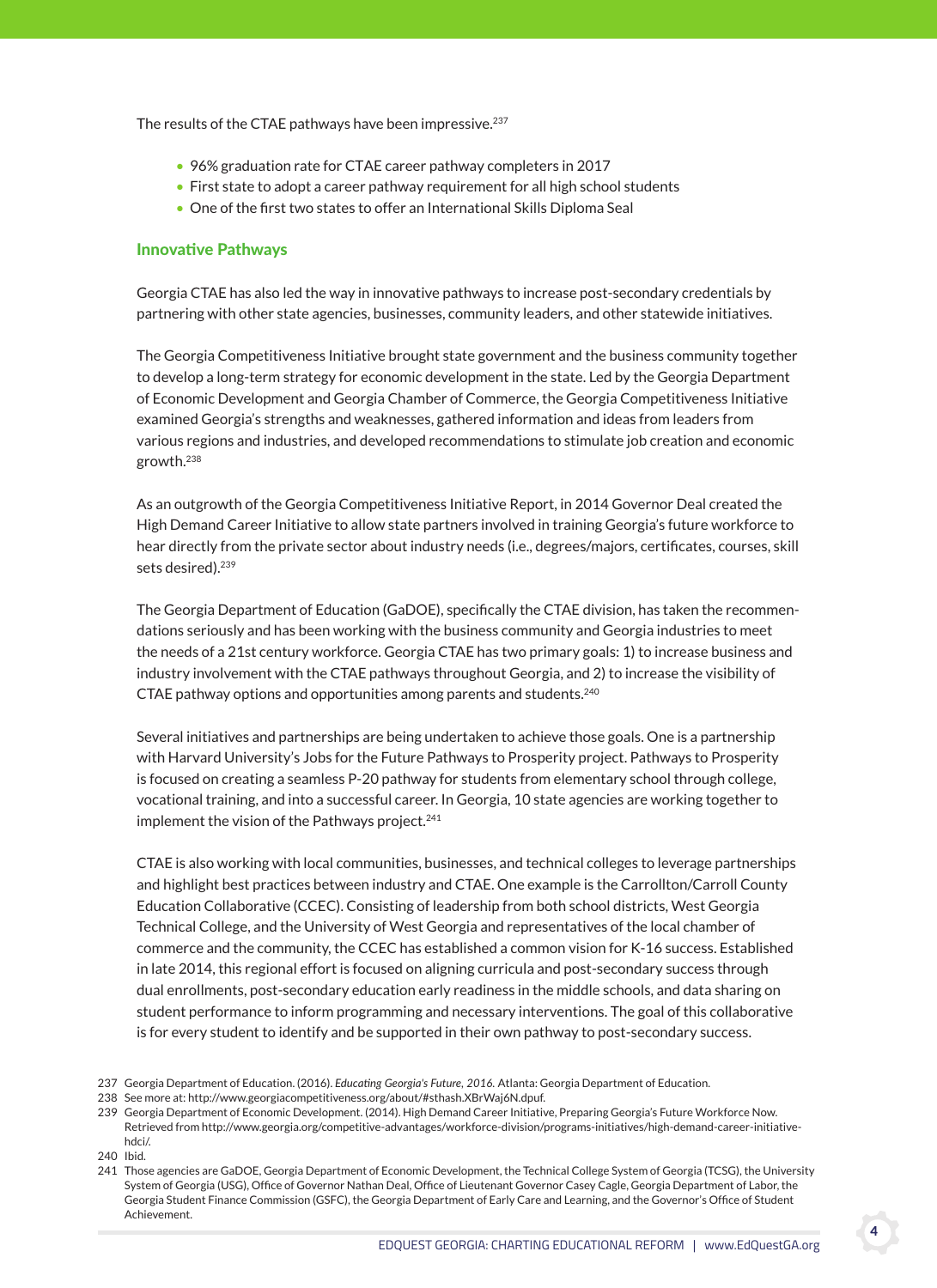To encourage industry participation, Georgia is also promoting work-based learning opportunities through CTAE. Students earn CTAE class credit while also working at a local business, aiding in the transition from school to work. In 2016, the Governor signed into law House Bill (HB) 402, which provides incentives for businesses to engage students in their communities in work-based learning opportunities.

 Another important initiative seeking to prepare students for the workforce is the Georgia College and Career Academy Network, founded by Lieutenant Governor Casey Cagle in 2006. Partnerships throughout the state with the Technical College System of Georgia (TCSG) and businesses have opened 37 of these charter schools, giving students another option to choose from instead of the traditional school model. Many of the schools are based on academic partnerships between multiple school systems and incorporate project-based learning in math and science problem-solving.<sup>242</sup>

 Finally, in 2015, the Georgia General Assembly passed two bills that consolidated Georgia's multiple dual enrollment programs into one, the new Move On When Ready program (now simply called Dual Enrollment). Based on recommendations from Governor Deal's Dual Enrollment Task Force, <sup>243</sup> these two bills expanded dual enrollment opportunities for all students in grades nine to 12 and provided a new option for high school graduation. These changes were effective July 2015.

| MOVE ON WHEN READY/DUAL ENROLLMENT                                                                                   | <b>HIGH SCHOOL GRADUATION OPTION</b>                                                                                                            |
|----------------------------------------------------------------------------------------------------------------------|-------------------------------------------------------------------------------------------------------------------------------------------------|
| High school students may enroll in eligible<br>participating post-secondary institutions while in<br>9th-12th grades | Students complete 10th grade with the required<br>courses (two English, math, science, social<br>studies; one health and PE and required tests) |
| Earn dual credit                                                                                                     | Eight courses that require end-of-course<br>assessments must be completed                                                                       |
| May take any course, academic or CTAE                                                                                | Complete an associate's degree, technical diploma,<br>or two technical certificate programs in a career<br>pathway                              |
| OR.                                                                                                                  |                                                                                                                                                 |
| May enroll in a post-secondary program (associate's<br>degree, diploma or technical certificate or credit)           | Awarded a high school diploma                                                                                                                   |

# TABLE 7.3 ELEMENTS OF THE 2015 MOVE ON WHEN READY LEGISLATION<sup>244</sup>

 Under dual enrollment, students receive both secondary and post-secondary credit. Courses include academic courses related to English, math, science, social studies, and foreign language and CTAE courses. These can be taught either on the high school or college campus or through distance learning. Participating high school students must meet all the entrance requirements of the post-secondary institution, and specific classes, programs, and certificate offerings vary by the individual institution.

<sup>242</sup> Fink, A. (2016, May 12). Georgia's College and Career Academies Preparing 21st Century Workforce. *OnGeorgia.* Retrieved from http://www.ongeorgia.org/education/georgias-college-and-career-academies.html.

<sup>243</sup> Members of the Dual Enrollment Task Force include leaders from the USG, the TCSG, the GSFC, the Professional Standards Commission, and the Governor's Office as well as state legislators.

<sup>244</sup> Mealer, G. (2015, July). *The New Move On When Ready Dual Enrollment Program*. Retrieved from GaDOE, Transition Career Partnerships: http://www.gadoe.org/Curriculum-Instruction-and-Assessment/CTAE/Documents/New-Move-On-When-Ready-General.pdf.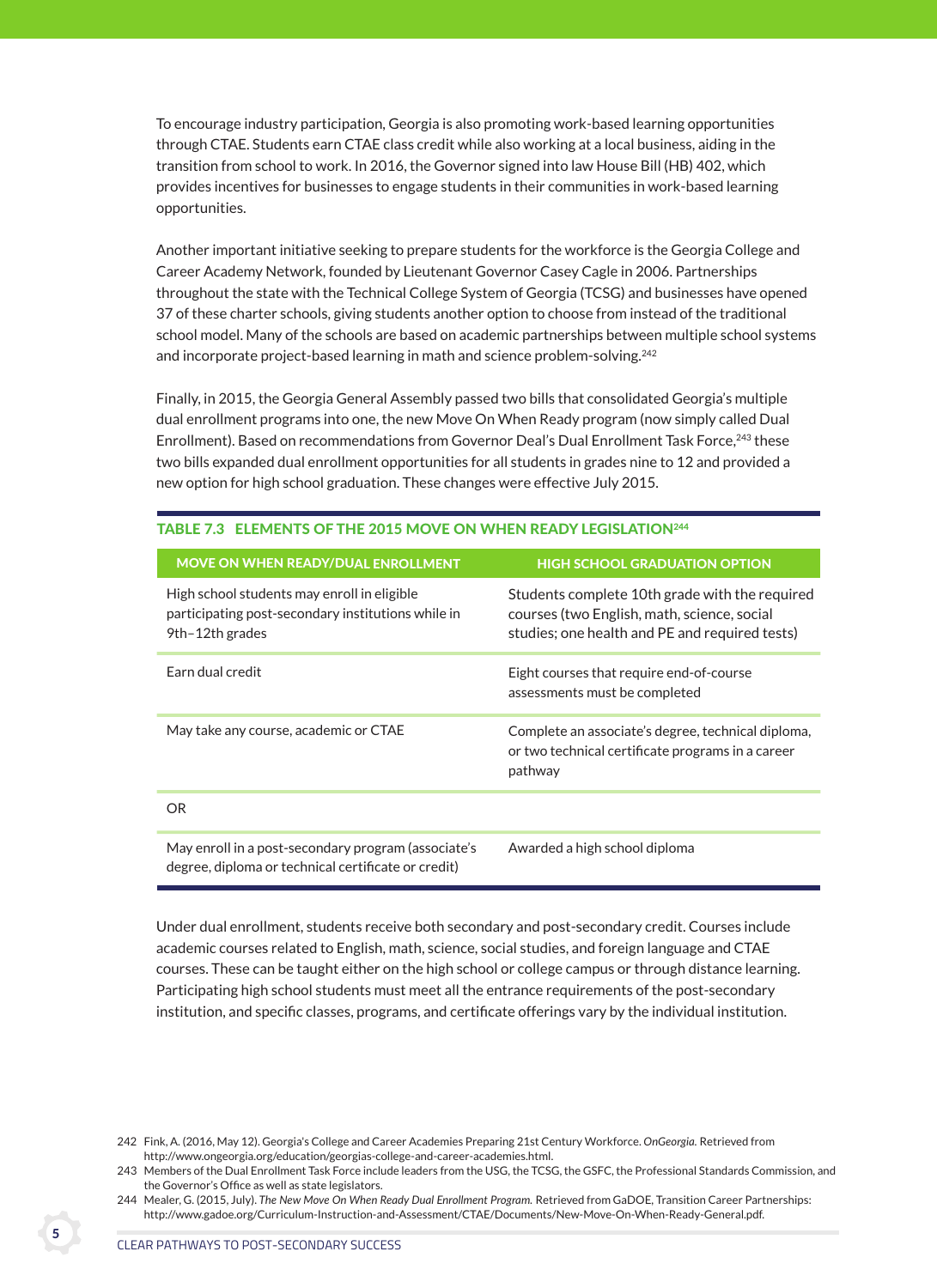CTAE and dual enrollment programs can be combined with other credit-earning programs such as AP, IB, and Early College and Career Academies to improve students' college readiness and potentially shorten the time to earn a degree or professional certificate once in college.

 These priorities are reflected in Georgia's revisions to the state accountability plan, the College and Career Ready Performance Index (CCRPI). These revisions are part of the larger state plan developed by GaDOE under the federal Every Student Succeeds Act, which replaces federal requirements put in place under No Child Left Behind. One component of the revised CCRPI measures readiness by assessing whether students are participating in activities that prepare them for the next level of schooling, college, or career. For high schools, the readiness measures try to balance college and career readiness. Schools are held accountable for the percentage of students participating in accelerated enrollment courses academic or technical — dual enrollment, AP, or IB. High schools are also held accountable for the percentage of students successfully completing a career pathway and receiving a nationally recognized industry credential or passing an end-of-pathway assessment.

## **Success in Post-Secondary Education**

 Once students enroll in post-secondary education, many slow down, never earn a degree, or drop out altogether due to unclear expectations and obstacles. The most common hurdles faced by students are lack of clear graduation pathways and inadequate financial resources.

 The rising cost of post-secondary programs, combined with an increase in the number of students and families living in poverty, is limiting students' ability to complete a post-secondary pathway. Georgia's allocation for higher education funding for the TCSG and the University System of Georgia (USG) has dropped dramatically over the last decade and has yet to return to pre-recession levels. For fiscal year (FY) 2017, state funding per full-time student in the TCSG was about 3% below 2007 levels in inflationadjusted dollars.245 For the USG, state funding was a full 50% below 2001 levels in inflation-adjusted dollars.246

 The Board of Regents recently released an audit of the cost of higher education within the USG. The audit found that costs rose substantially between FY 2006 and 2015.<sup>247</sup>

- Decreased state expenditures and changes in the HOPE Scholarship (discussed later in this section) have shifted a larger portion of costs to students through increased tuition.
- Costs have also risen due to institution-level policy decisions to expand requirements to live on campus and purchase meal plans as well as increases in mandatory fees.
- USG students' average costs of attendance increased 77%.
- State appropriations did not keep pace with enrollment, which translated into a 15% decrease in per pupil funding.
- Typical housing expenses increased 56% and typical dining expenses increased 60%, both more than double inflation.

<sup>245</sup> Georgia Budget and Policy Institute. (2016). *Georgia Budget Primer 2017.* Retrieved from https://gbpi.org/wpcontent/uploads/2016/07/GBPI-Budget-Primer-2017.pdf.

<sup>246</sup> Ibid.

<sup>247</sup> Griffin, G. S., and Leslie, M. (2016). *Board of Regents: Requested Information on Higher Education Cost Drivers.* Atlanta: Georgia Department of Audits and Accounts, Performance Audit Division.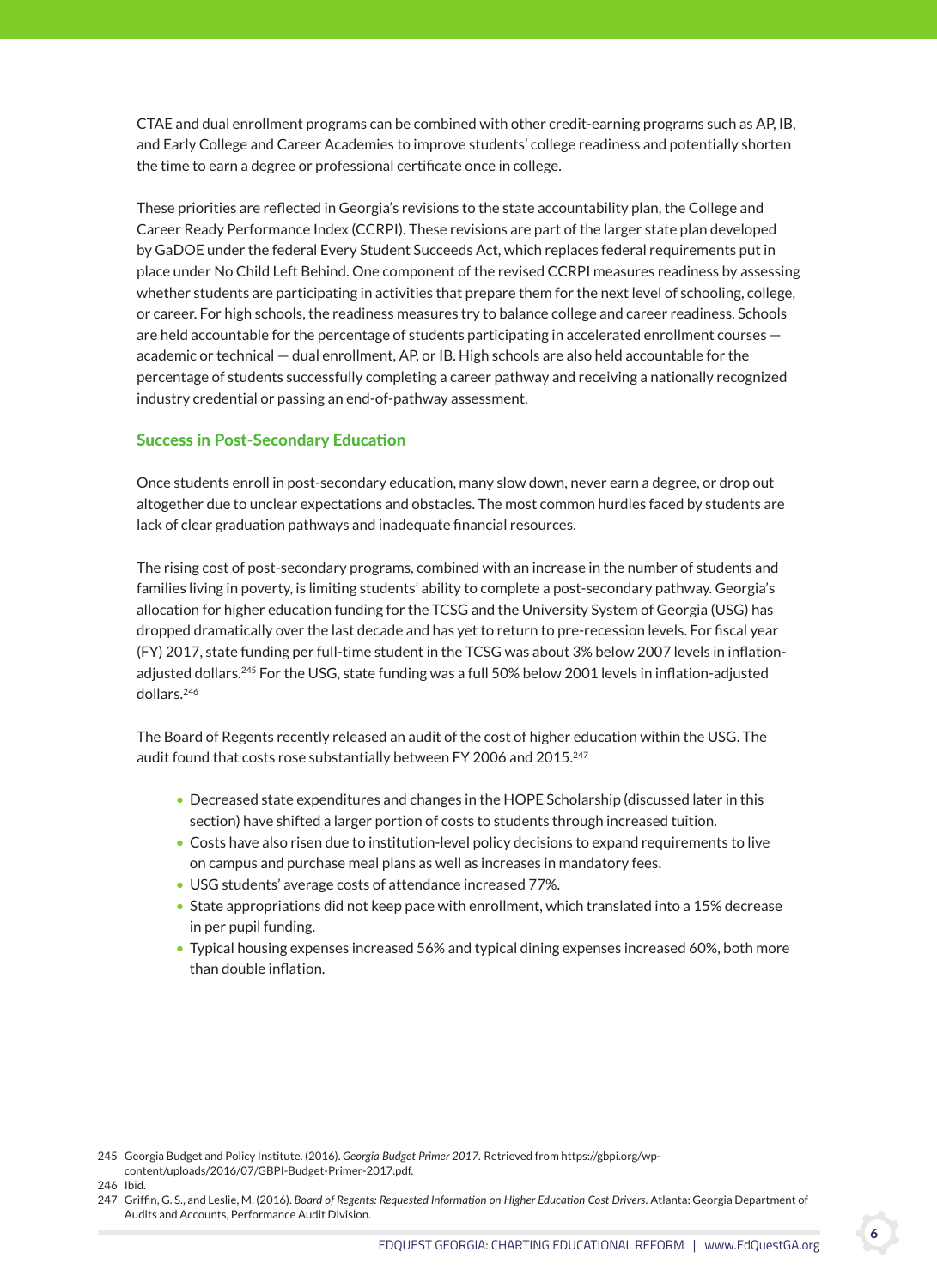#### Figure 7.5

Increases in Tuition, Fees, Housing and Dining Rates\* Have Increased the Cost of Attendance for In-State Students Residing On-Campus, Fiscal Years 2006-2015



 Georgia has two primary strategies for providing post-secondary financial aid. The HOPE Scholarship and the associated Zell Miller Scholarship offer merit-based aid to students pursuing bachelors or associates degree in the USG or TCSG. The HOPE Grant is targeted at students in diploma and certificate fields in the TCSG and is not based on merit.

 During the 2012 legislative session, HB 326 was passed, reducing the HOPE Scholarship award from funding 100% of tuition to only a portion of tuition. As of 2016, it ranges from 71% at the Georgia Institute of Technology to 88% at state colleges.<sup>248</sup> Students must have and maintain a 3.0 grade point average (GPA) to receive and remain eligible. The HOPE Scholarship does not cover any costs related to room and board, student fees, and so forth. HB 326 also created a new scholarship program, the Zell Miller Scholarship, which provides 100% of tuition for Georgia residents who graduate from high school with a 3.7 GPA and have a combined math/ reading SAT score of at least 1200. Students must maintain a minimum 3.3 GPA in college to remain eligible.

 The HOPE Scholarship merit-based program leaves a large unmet need, especially among Georgia's lowincome population. Researchers at the Georgia Budget and Policy Institute found that the scholarship programs are not reaching low-income students.249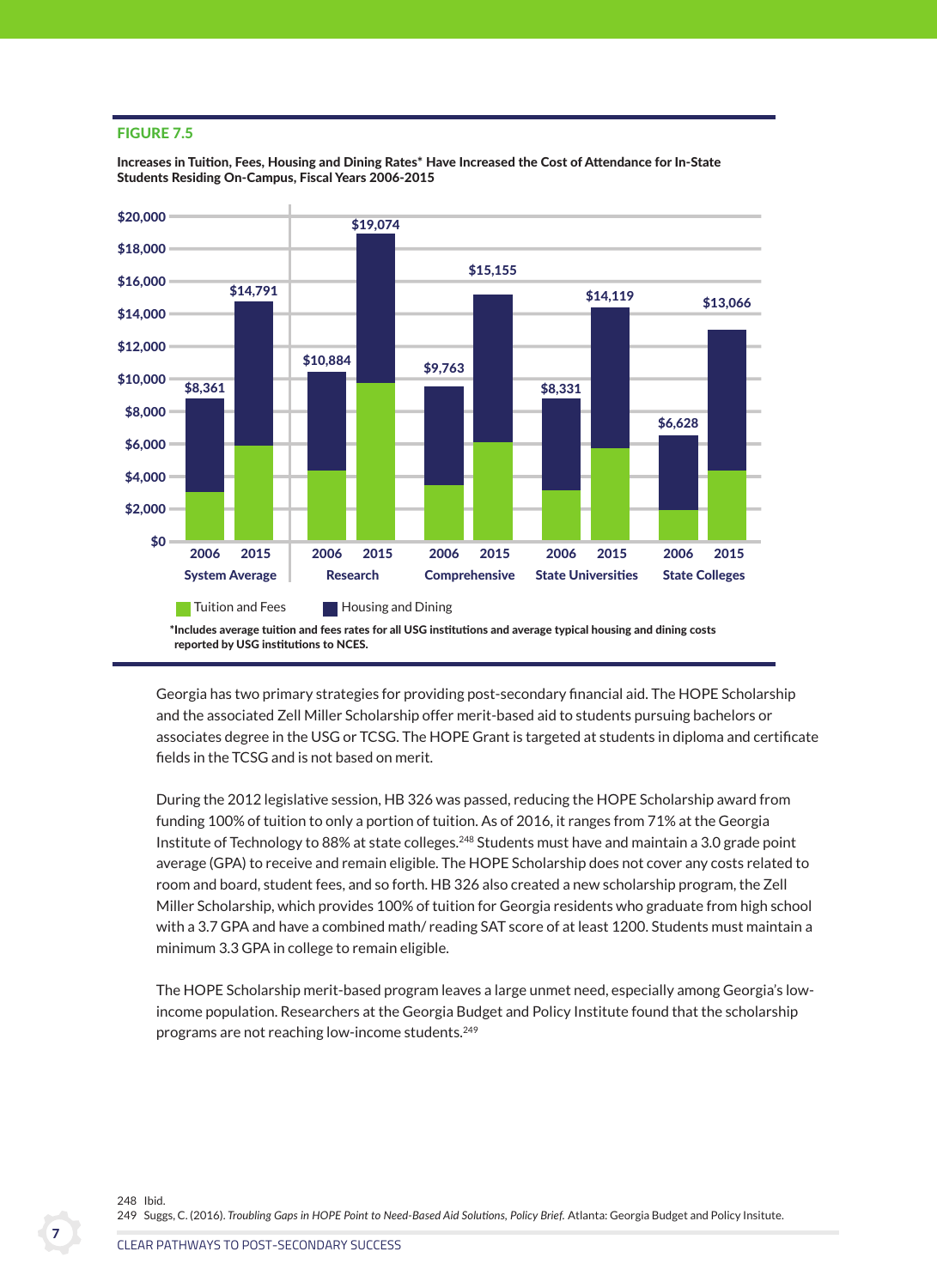- Less than half of in-state students benefit from the HOPE and Zell Miller Scholarships. The programs only reach about 36% of USG students and 8% of TCSG students.
- The HOPE and Zell Miller Scholarship programs are not equitable in their distribution.
	- 30% of low-income students receive either the HOPE or Zell Miller Scholarship, compared to 42% of middle-upper-income students.
	- 20% of black students and 36% of Hispanic students receive either the HOPE or Zell Miller Scholarship, compared to 46% of white students.



 Georgia does have an aid program based on financial need that is designed to increase the number of low-income students needing further aid: the Realizing Educational Achievement Can Happen (REACH) Program. Part of the Complete College Georgia initiative, REACH was created by Governor Nathan Deal as a public-private partnership available to low-income eighth graders, who are paired with an academic coach and mentor through high school. Upon high school graduation, participants are awarded scholarships of up to \$10,000. REACH is expanding across Georgia. In 2017, it was available in 69 of the state's 181 school districts. Important to note for statewide expansion, local school districts must raise anywhere from \$1,500 to \$5,000 to contribute toward the cost of each student's scholarship.

 In addition to financial needs, students have historically faced other barriers to successfully navigating post-secondary options. To address these issues, in 2011, Governor Deal launched Complete College Georgia (CCG), a statewide initiative to improve college completion and produce 250,000 more adult post-secondary credentials by 2025. The TCSG and USG have been central to carrying out the initiative.

 Since implementation, shortening the time to a degree, restructuring education delivery models, and strengthening remedial courses have all been central to the CCG plans across institutions of higher education. Georgia State University (GSU) is one example of the work being done. GSU has been using innovations in data and technology to implement an early warning system that identifies students who may be struggling and in danger of dropping out. Such systems allow academic advisors to focus their attention and resources on students who are the most in need of support services, and together with the student they devise plans to move toward degree completion. At GSU, this system has contributed to increased graduation rates among students overall and among specific minority and economically disadvantaged students.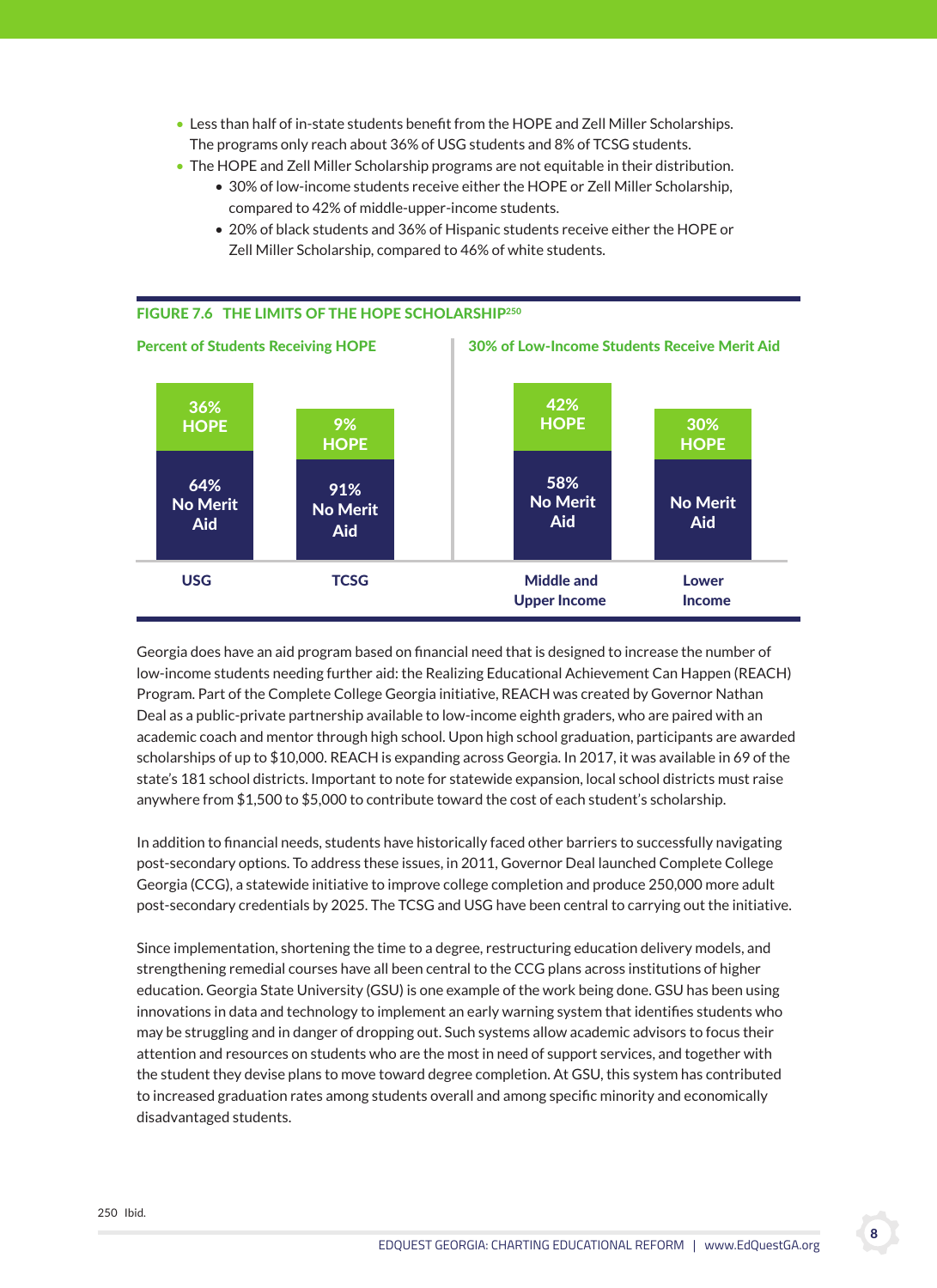To help low-income students, GSU has also established Panther Retention Grants. These targeted grants are for students at risk for leaving school due to nonpayment of tuition and fees. The results are astounding: 71% of seniors who received the grant graduated within two semesters, and a full 90% of freshmen receiving a Panther Retention Grant were retained.<sup>251</sup>

| <b>ACADEMIC YEAR</b>      |           |           |           |           |           |               |  |  |
|---------------------------|-----------|-----------|-----------|-----------|-----------|---------------|--|--|
|                           | 2010-2011 | 2011-2012 | 2012-2013 | 2013-2014 | 2014-2015 | 4-Year Change |  |  |
| Pell-eligible<br>students | 2,015     | 2,321     | 2,607     | 2,711     | 2,742     | 36%           |  |  |
| <b>Black</b><br>students  | 1.300     | 1,440     | 1,552     | 1,682     | 1.777     | 37%           |  |  |
| Hispanic<br>students      | 288       | 313       | 360       | 394       | 415       | 44%           |  |  |

As a result of the overall CCG strategy, GSU's graduation rate has improved 22 percentage points.

# Table 7.4 georgia sTaTe universiTy undergraduaTe degree conFerrals, since launcH oF coMPleTe college georgia sTraTegic Plan252

 Complete College Georgia has also targeted nontraditional students. Typically, policymakers and practitioners track outcomes of first-time freshmen attending school full-time. These "traditional" students are the targets of most higher education policies and programs. However, only a quarter of students attend full-time, go to residential colleges, and have most of their bills paid by their parents. Moreover, a full 40% of students enrolled in post-secondary institutions are enrolled part-time, which lengthens their time to completion and increases the likelihood they will accumulate debt without earning a degree.<sup>253</sup>

 Because most policies and programs focus on traditional students, older students, students trapped in remediation classes, and students pursuing career certificates and technical degrees have been virtually ignored.

 Georgia has recognized the importance of "nontraditional" students and is now including them in statewide efforts, such as Complete College Georgia, to raise the skill level of the workforce and increase the percentage of the population with a higher education degree. Both the USG and TCSG are restructuring their delivery systems to meet the needs of the diversifying student body. The USG restructuring will be concentrated in five areas:

- 1. Building and sustaining effective teaching
- 2. Exploring and expanding the use of effective technology models
- 3. Distance education
- 4. Adult and military outreach
- 5. STEM initiatives<sup>254</sup>

- 253 See http://completecollege.org/helping-the-new-majority-graduate/.
- 254 USG and TCSG. (2012). *Complete College Georgia: Georgia's Higher Education Completion Plan 2012.*

<sup>251</sup> Renick, T. (2016, September 22). What Do We Know About College Affordability? *Forum on the Future - Georgia's Workforce Pipeline, College Affordability and the Impact of Need-Based Financial Aid.* Atlanta: Metro Atlanta Chamber/ Community Foundation of Greater Atlanta. 252 Ibid.